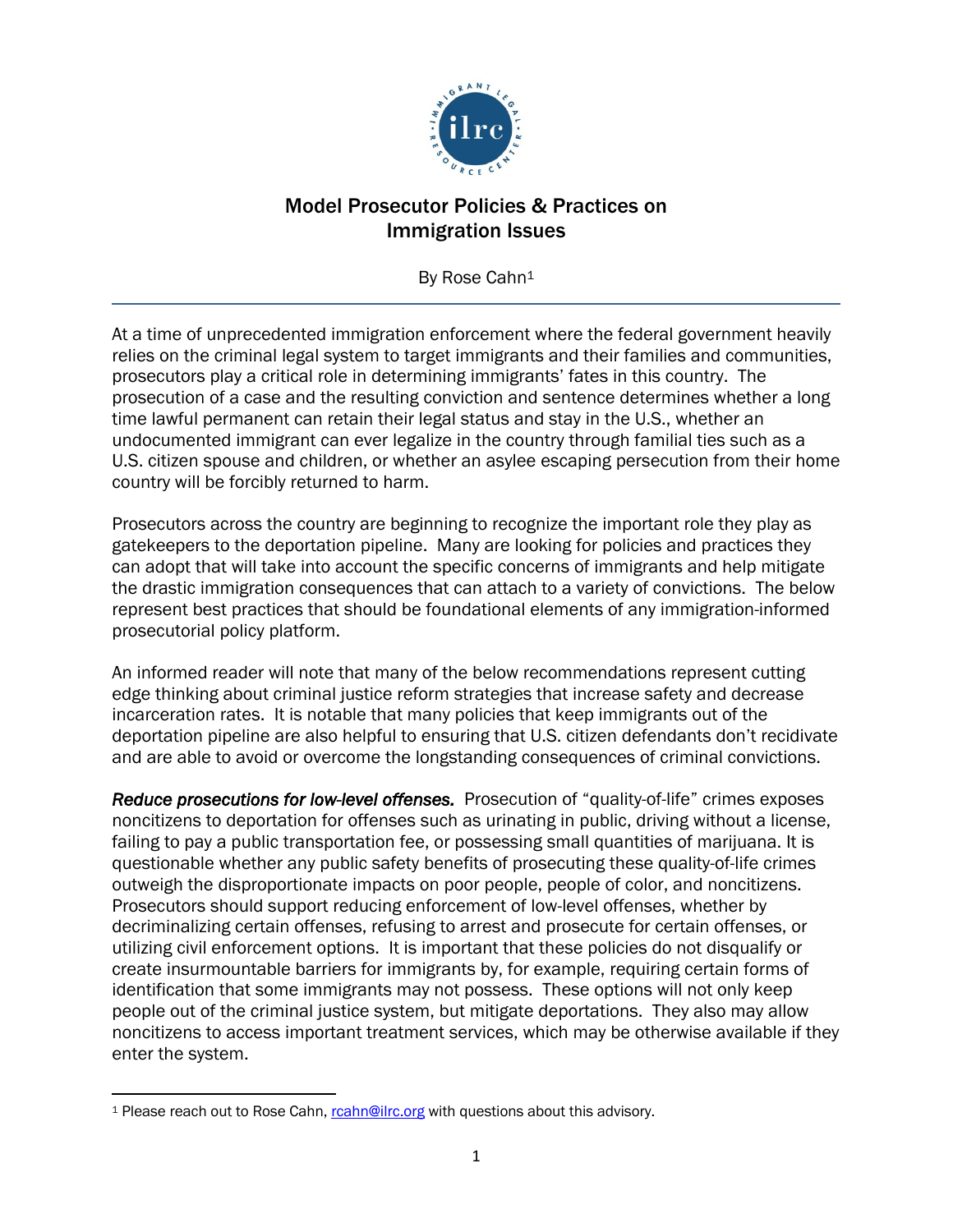*Promote pre-arrest and pre-plea diversion programs*. Expanding access to diversion programs can also help mitigate against the "severe penalty" of deportation. Many applications for immigration benefits ask whether a person has ever been arrested. If an applicant answers "yes" that can negatively impact access to certain discretionary immigration statuses. Pre-arrest diversion programs help people avoid a "yes" answer and provide meaningful opportunities to address the root causes of certain conduct. Once a case is charged, it is essential that the diversion program occur pre-plea. Federal immigration policies can use post-plea diverted convictions as grounds for deportation, despite a state court's subsequent dismissal. In contrast, pre-arrest and pre-plea diversion programs allow prosecutors to address the drivers of crime, such as substance use and mental health issues, thereby promoting public safety while also minimizing immigration consequences for noncitizens. These programs also allow noncitizen defendants access to important treatment services, which may be unavailable if they enter the justice system. Diversion programs—both pre-booking and pre-plea—can also minimize the amount of courthouse contacts and may increase participation by noncitizen defendants in treatment programs.

*Create an office-wide policy requiring Deputy District Attorneys to consider the avoidance and mitigation of immigration consequences in their charging, plea negotiation practices, sentencing recommendations and post-conviction practices*. Many offenses, including common misdemeanors or infractions, such as drug possession, and petty theft, can lead to deportation or erect a bar to legal status. Thus, the decisions that prosecutors make during the charging and plea bargaining stages can result in overly harsh and unintended consequences for immigrant defendants and their families, results that are often far more punitive than for U.S. citizen counterparts. The U.S. Supreme Court of the United States has encouraged both the defense and the prosecution to consider immigration penalties in the plea bargaining process in order to "reach agreements that better satisfy the interests of both parties." *Padilla v. Kentucky*, 559 U.S. 356 (2010). Defense counsel and prosecution were encouraged by the Court to work together "to plea bargain creatively . . . in order to craft a conviction and sentence that reduce the likelihood of deportation."

DA offices should develop flexible guidelines that allow consideration of immigration consequences in a range of criminal cases and consider the individualized circumstances of the defendant and the impact of their deportation on family and/or the community so that justice is best served. In particular, DAs should aim to offer an appropriate disposition or recommend a sentence that serves the interests of justice and protects public safety, yet does not lead to deportation or any other disproportionate effect. This will often involve considering alternative offenses that the defendant can plead to or providing modifications to the sentence recommendation. DAs can charge an alternative disposition that is similar in type of offense, sentencing exposure, and priorability to that which they offer U.S. citizen defendants. Considering immigration consequences during plea bargaining does not necessarily mean forgoing a felony conviction, offering a light sentence, or giving special treatment to noncitizen defendants. In more serious cases, DAs may retain the discretion to mitigate dire immigration consequences on a case by case basis by requiring noncitizen defendants to "plead up" to a more serious offense or to receive a longer sentence or additional penalties to avoid mandatory deportation. To further create parity across U.S. and noncitizen defendant cases and streamline the plea bargaining process, the DA can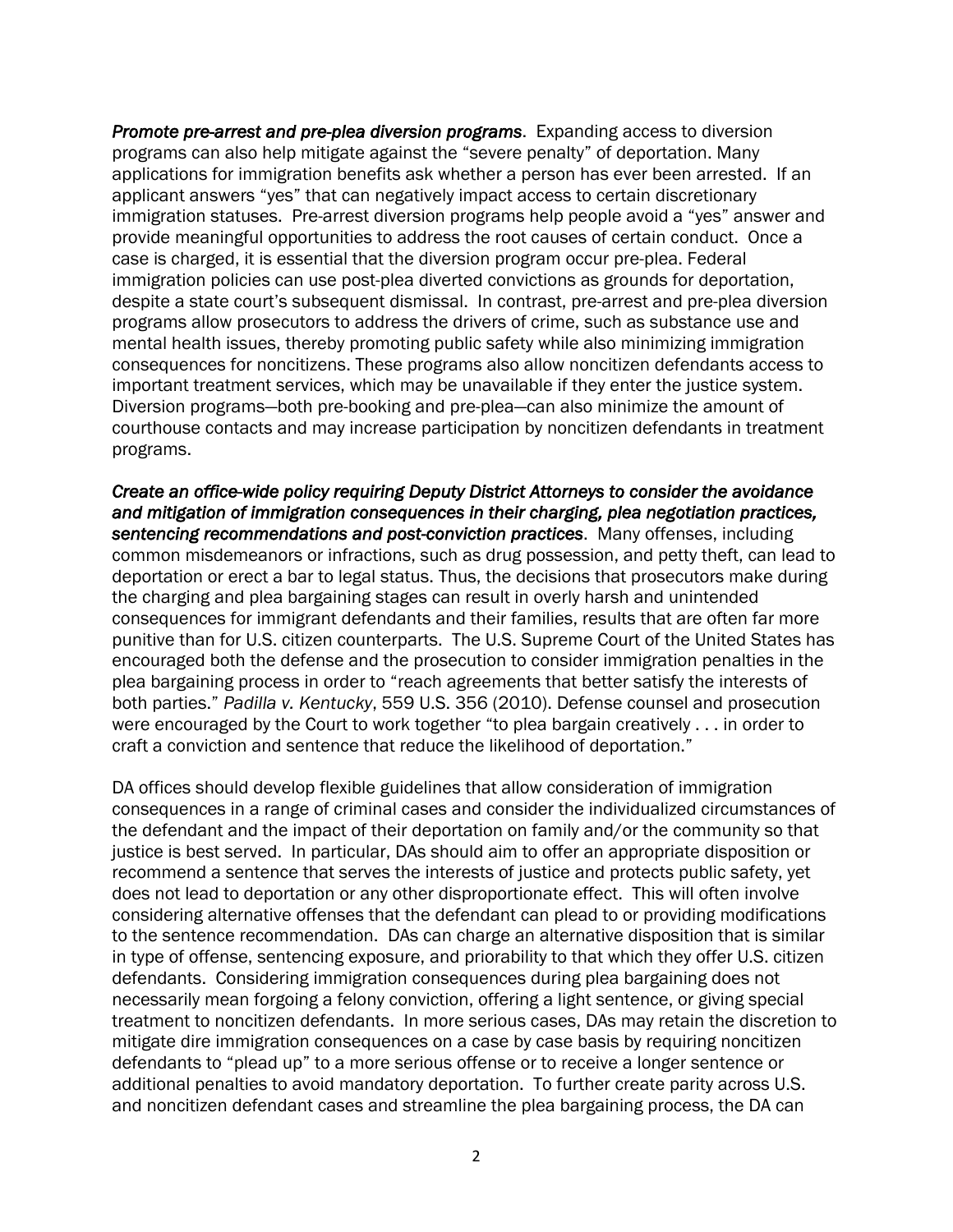come up with standard plea offers to commonly charged offenses that do not result in or mitigate immigration consequences and make these offers available to all defendants.

DAs should not impose stringent requirements as a prerequisite for charging an immigration-neutral disposition. For example, it is inappropriate for prosecutors to ask immigrant defendants to complete a questionnaire, provide immigration documentation, expert declarations, or support letters. It shall suffice for the defendant to provide a general summary about the immigration consequences of the case and the individual impact to the individual, their family, and/or the community.

*Streamline clean slate and post-conviction relief practices*. Many noncitizens are not adequately advised by defense counsel of the immigration consequences of their guilty pleas and are subject to unanticipated mandatory deportation after completing their criminal sentences. Prosecutors should streamline internal legal processes for handling requests to vacate convictions where the immigrant defendant was not aware of, or able to defend against, the immigration consequences of a conviction. Prosecutors can work with advocates to create streamlined and transparent post-conviction practices by, for example, establishing an office point person who reviews motions and, when appropriate, agrees to stipulate to such motions. The post-conviction practice for noncitizens can mirror the charging practice—i.e., if the DA would have agreed to the alternative immigration neutral dispositioin on the front end because it satisfies the objectives of protecting public safety, sentencing exposure, and prioriability, then, when the defendant raises the same alternative as an immigration-neutral resolution on the back end, there should be no objection to substituting the charge. Some prosecutors have also worked with community groups to run community record-clearing events to help vacate damaging convictions from the records of citizens and immigrants. This work acknowledges rehabilitation and the importance to individuals and the community of granting second chances.

*Designate an office point person to be accessible for defenders and community members raising immigration concerns*. As essential to an office-wide immigration policy is the designation of an office point person to be responsible for the implementation and accountability for that policy. That point-person does not have to be an expert in immigration law, but should be attentive to ensuring that the deputy district attorneys are acting in compliance with the office policy. This point-person should be available if defenders or advocates have concerns that the office immigration policy is not being effectuated. This point-person can act as a liaison, facilitating dialogue with the community and discussing ongoing immigration issues and community concerns that arise.

*No prolonged pre-trial detention, cash bail, or increased bail for noncitizens*. Every time an individual is booked, that information is sent to Immigration and Customs Enforcement. Prolonged pre-trial detention through cash bail or other mechanisms increases the likelihood that immigrants will be targeted by ICE upon release from criminal custody. Because cash bail keeps poor people in jails and jails are the primary targets for immigration enforcement, if a noncitizen cannot pay, they will sit and wait in jail, which makes it more likely that ICE will find and deport them. Prosecutors should adopt a policy of releasing an individual in certain cases on their own recognizance. Even when they ask for cash bail, prosecutors should prohibit the use of immigration status as a factor in arguing for higher bail, no bail, or a harsher sentence. There is no empirical evidence that noncitizens are a more dangerous or a greater flight risk due to their immigration status. When minors